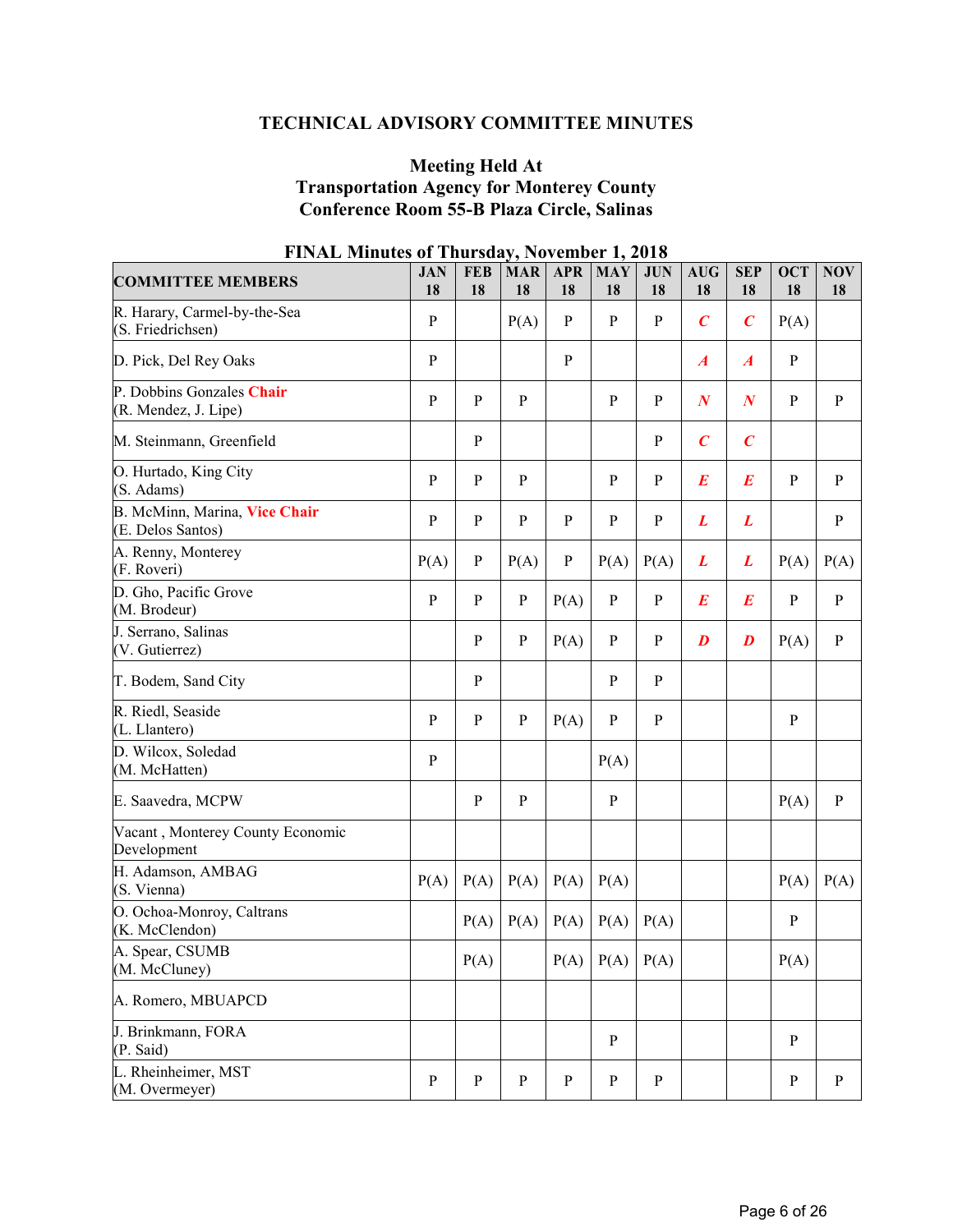| <b>STAFF</b>                                | <b>JAN</b> | <b>FEB</b> | <b>MAR</b> | <b>APR</b> | <b>MAY</b> | <b>JUN</b> | AIIG             | <b>SEP</b>       | <b>OCT</b> | <b>NOV</b> |
|---------------------------------------------|------------|------------|------------|------------|------------|------------|------------------|------------------|------------|------------|
|                                             | 18         | 18         | 18         | 18         | 18         | 18         | 18               | 18               | 18         | 18         |
| D. Hale, Exec. Director                     |            |            |            | P          |            |            | C                | C                |            |            |
| T. Muck, Dep. Exec. Director                | P          |            |            | P          | P          | P          | $\boldsymbol{A}$ | $\boldsymbol{A}$ | P          | P          |
| H. Myers, Sr. Transp. Planning Engineer     | P          | P          | P          | P          |            |            | N                | $\boldsymbol{N}$ |            |            |
| M. Zeller, Principal Transp. Planner        | P          | P          | P          | P          | P          |            | C                | $\mathcal C$     | P          |            |
| C. Watson, Principal Transp. Planner        | P          |            |            |            |            |            | E                | E                |            |            |
| V. Murillo, Transportation Planner          |            |            | P          | P          | P          | P          |                  |                  |            |            |
| Theresa Wright, Public Outreach Coordinator |            |            |            | P          | P          |            | L                | L                |            |            |
| G. Leonard, Transportation Planner          | P          |            |            |            |            |            | E                | E                |            | P          |
| Rich Deal, Principal Engineer               |            | P          | P          | P          | P          | P          | D                | D                | P          | P          |
| Ariana Green, Assoc. Transportation Planner |            |            |            | P          | P          |            |                  |                  |            |            |
| Stefania Castillo, Transportation Planner   |            |            |            |            | P          |            |                  |                  | P          |            |

#### **OTHERS PRESENT: Mike McCray, Sand City Victor Gutierrez, Salinas Andrew Easterling, Salinas**

#### **1. ROLL CALL**

Chair Patrick Dobbins, City of Gonzales, called the meeting to order at 9:30 am. Introductions were made and a quorum was established.

### **1.1 ADDITIONS OR CORRECTIONS TO AGENDA**

None.

### **2. PUBLIC COMMENTS**

Jayne Smith presented an overview of the South of Salinas (S.O.S.) Traffic Safety Alliance. The Committee commented that they would like to have an agenda item at a future meeting on this topic and the Measure X US 101 project.

### **3. BEGINNING OF CONSENT AGENDA**

*Motion to approve the Consent Agenda, with change to Item 3.3 to move the date of the January 2019 Technical Advisory Committee meeting to January 10, 2019.* 

**M/S/C** McMinn / Rheinheimer / unanimous

- **3.1 APPROVE** the minutes of the Technical Advisory Committee meeting of October 4, 2018.
- **3.2 RECEIVE** the call for nominations for the 18<sup>th</sup> annual Transportation Excellence awards to honor individuals, businesses, groups or projects for their efforts to improve the transportation system in Monterey County.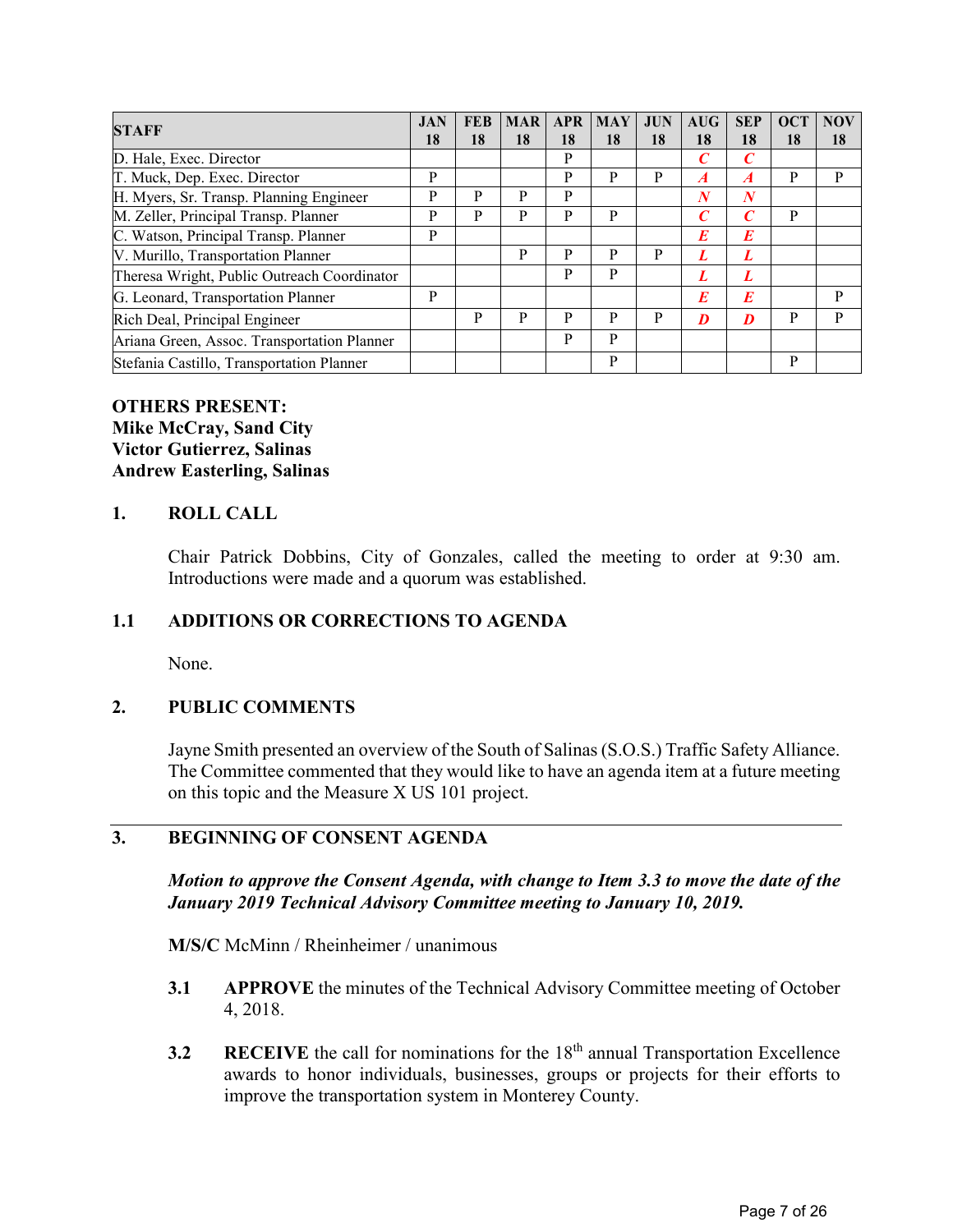### **3.3 RECEIVE** schedule of 2019 Technical Advisory Committee meetings.

#### **END OF CONSENT AGENDA**

### **4. COORDINATION WITH SPECIAL EVENTS TO MINIMIZE CONSTRUCTION CONFLICTS**

The Committee received a presentation from Rich Deal, Principal Engineer, on efforts to coordinate with special events to minimize construction conflicts. He presented that multiple regional and local projects are expected to begin construction in the next two years. This list of major special event dates and corresponding set-up dates for all agencies will aid in scheduling construction detours, ramp closures, arterial street closures, and night/weekend work requirements to avoid construction conflicts and make these events successful. Each agency is requested to review the list and provide updates. The final list will be distributed to Caltrans as well as to local agencies as a tool to develop traffic control special provisions in major project specifications. The committee suggested including the annual AIDS Ride and the AMGEN Tour on the list. Additional comments are due to Mr. Deal the week of November 5, 2018.

### **5. 2019 LEGISLATIVE PROGRAM**

The Committee received a presentation from Rich Deal, Principal Engineer, on the Transportation Agency's 2019 Legislative Program. Mr. Deal presented that the draft 2019 legislative program continues to focus on transportation funding and is limited to priorities that are likely to come up in the 2019 legislative session.

Lisa Rheinheimer, Monterey-Salinas Transit, asked how the program would be changed if Prop 6 passes. Todd Muck, Deputy Director, answered that the program would stay the same. Ms. Rheinheimer then asked if Carl Sedoryk or Hunter Harvard, Monterey-Salina Transit, had worked with Christina Watson, Principal Transportation Planner, on the Legislative Program. Mr. Muck answered that Christina worked with Hunter to coordinate.

### **6. 2019 TECHNICAL ADVISORY COMMITTEE CHAIR AND VICE-CHAIR**

The Committee received a presentation from Rich Deal, Principal Engineer, on the selection process for the 2019 Chair and Vice-Chair to serve the Technical Advisory Committee. The Committee bylaws state that the chairmanship is changed during the first quarter of every year. The new Chair and Vice-Chair will serve for the 2019 calendar year.

The current Chair is Patrick Dobbins from the City of Gonzales, and the current Vice-Chair is Brian McMinn from the City of Marina. The Committee recognized and thanked them for their service.